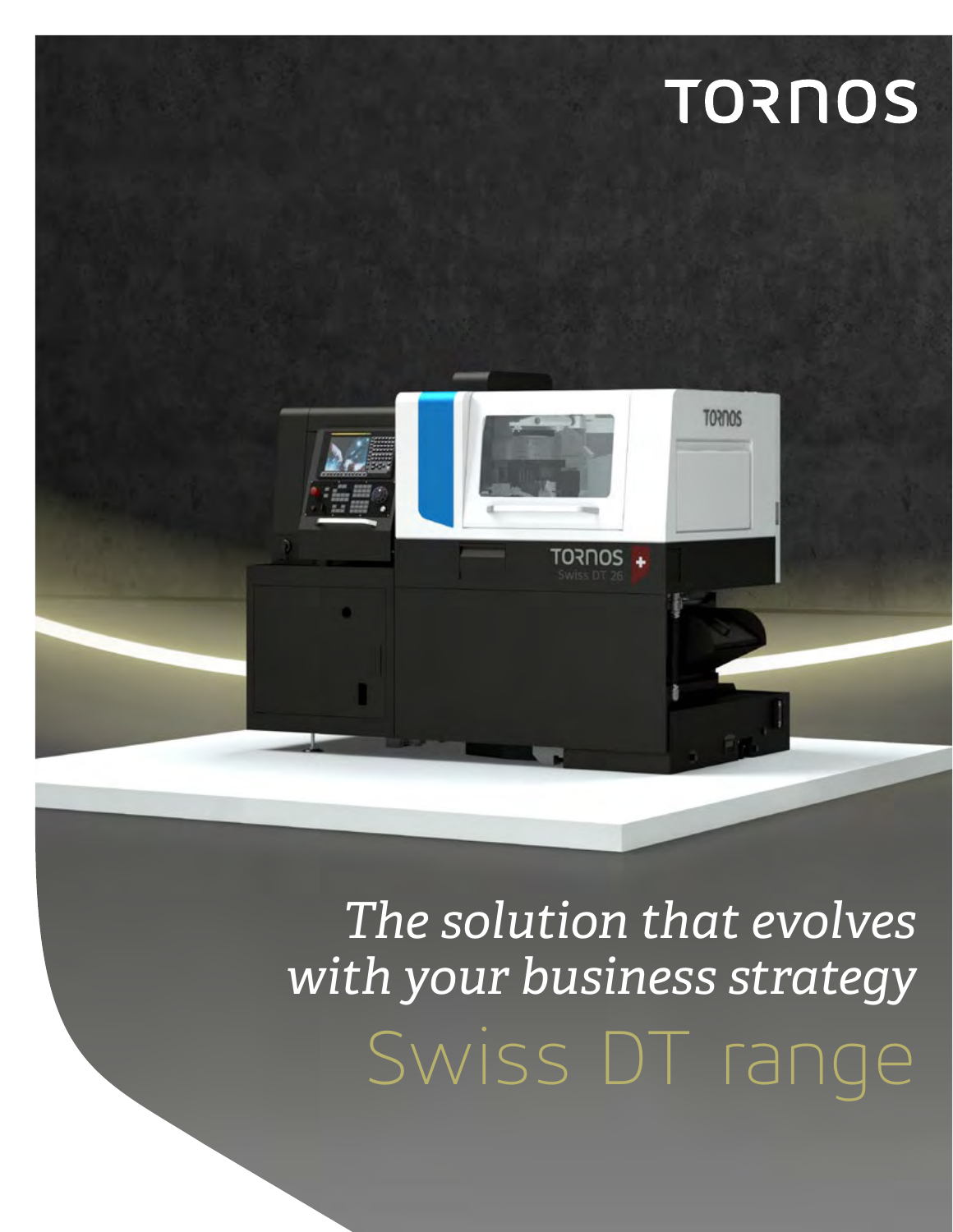



## **The solution that evolves with your business strategy**

### **Customized for your productivity**

Maximize your productivity: The machine's base was designed for just that purpose. This fully modular machining area can accommodate any type of tool holder; drilling, milling, thread whirling or even gear hobbing are just a few examples of the Swiss DT's incredible flexibility.

tornos.com

### 15-minute guide-bush conversion



### **Power your profitability**

Gain precious seconds to outperform your competitors and tackle any material, due to the Swiss DT's extremely powerful spindles. Equipped with **ceramic bearings**, the 2 spindles benefit from the same **10.5 kW power**\*. Able to accelerate to 10,000 rpm in 0.3 seconds\*, our spindle lets you benefit from **26 Nm (19.177 ft./lb.)**\* of torque. Both spindles are liquid-cooled.

**Discover more** 3-meter bar feeder, 4,023 mm 158.38 in 12-foot bar feeder, 4,700 mm 136.22 in **Linear axes Maximum number of tools Maximum number of rotating tools C axes** 5 28 14 2 **Improve and ensure self-sufficiency with Tornos' Active Chip Breaker Plus (ACB Plus) software** Improve and secure the autonomy of your process (option). **Built-in part extraction**

**Tailored for you** 



Confidently conquer any machining challenge with Tornos' Swiss DT range, built for you and adapted to your needs. Get the agility to master any challenge, with the **plug-and-**

**play B axis (option)**.

### **Enjoy the benefits of the most rigid machine in its class**

Achieve better surface finishes and longer tool life, and get a quick return on your investment, thanks to this machine's sturdy, cast-iron base optimized by finite element analysis. The Swiss DT range can also accommodate water-based coolant.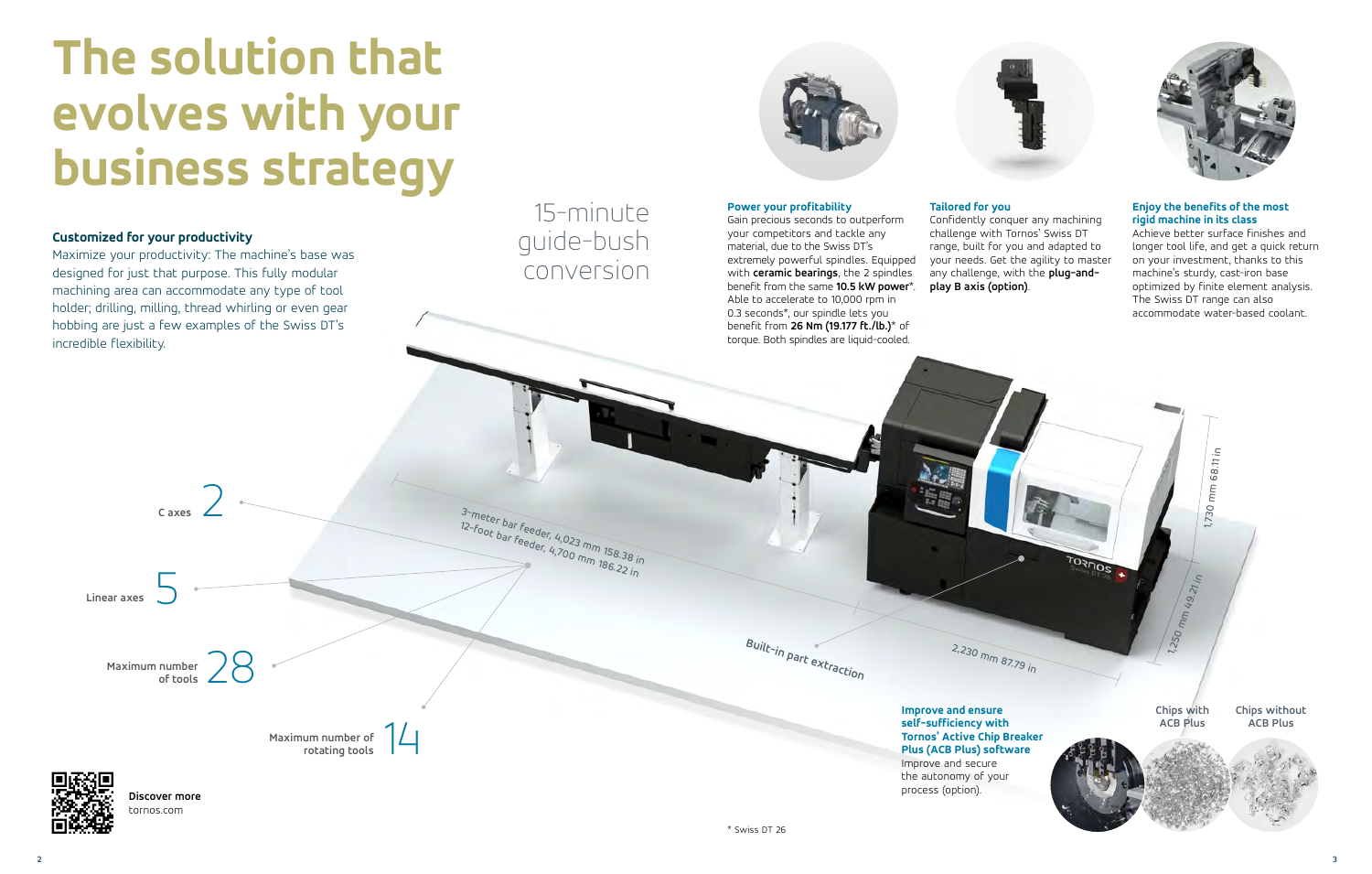## Introducing the new Swiss DT range

Built on heritage since 1891



| Swiss DT 13 HP<br>Swiss DT 13 S<br>109105<br>TORNOS + | Swiss DT 26 HP<br>Swiss DT 26 S<br><b>TURIKIS</b><br>d.,<br><b>CONTRACTOR</b><br>55<br><b>TORNOS +</b> | Swiss DT 32 HP<br>أنتكم<br>语言。<br>$\mathbf{F} = \mathbf{F} \cdot \mathbf{A}$ | <b>TORNOS +</b>                        |                                         | Swiss DT 38 HP<br>$\sum_{i=1}^{n}$<br>话题 | <b>TORNOS +</b><br><b>Contract Contract</b> |                                                |
|-------------------------------------------------------|--------------------------------------------------------------------------------------------------------|------------------------------------------------------------------------------|----------------------------------------|-----------------------------------------|------------------------------------------|---------------------------------------------|------------------------------------------------|
|                                                       | Diameter<br>mm<br>Standard workpiece length with guide bush<br>Maximum number of tools                 | Swiss DT 13 HP<br>13<br>210<br>28<br>14                                      | Swiss DT 13 S<br>13<br>210<br>28<br>14 | Swiss DT 26 HP<br>26<br>210<br>28<br>14 | Swiss DT 26 S<br>26<br>210<br>28<br>14   | Swiss DT 32 HP<br>32<br>210<br>28<br>14     | Swiss DT 38 HP<br>$\overline{38}$<br>210<br>28 |

Meet your new partner: the latest-generation Swiss DT range. Exceed your own expectations, extend your competitive edge, and profit from a solution that evolves according to your business strategy.

The range consists of 6 S and HP machine configurations accommodating 13, 26, 32, and 38 mm diameter bars.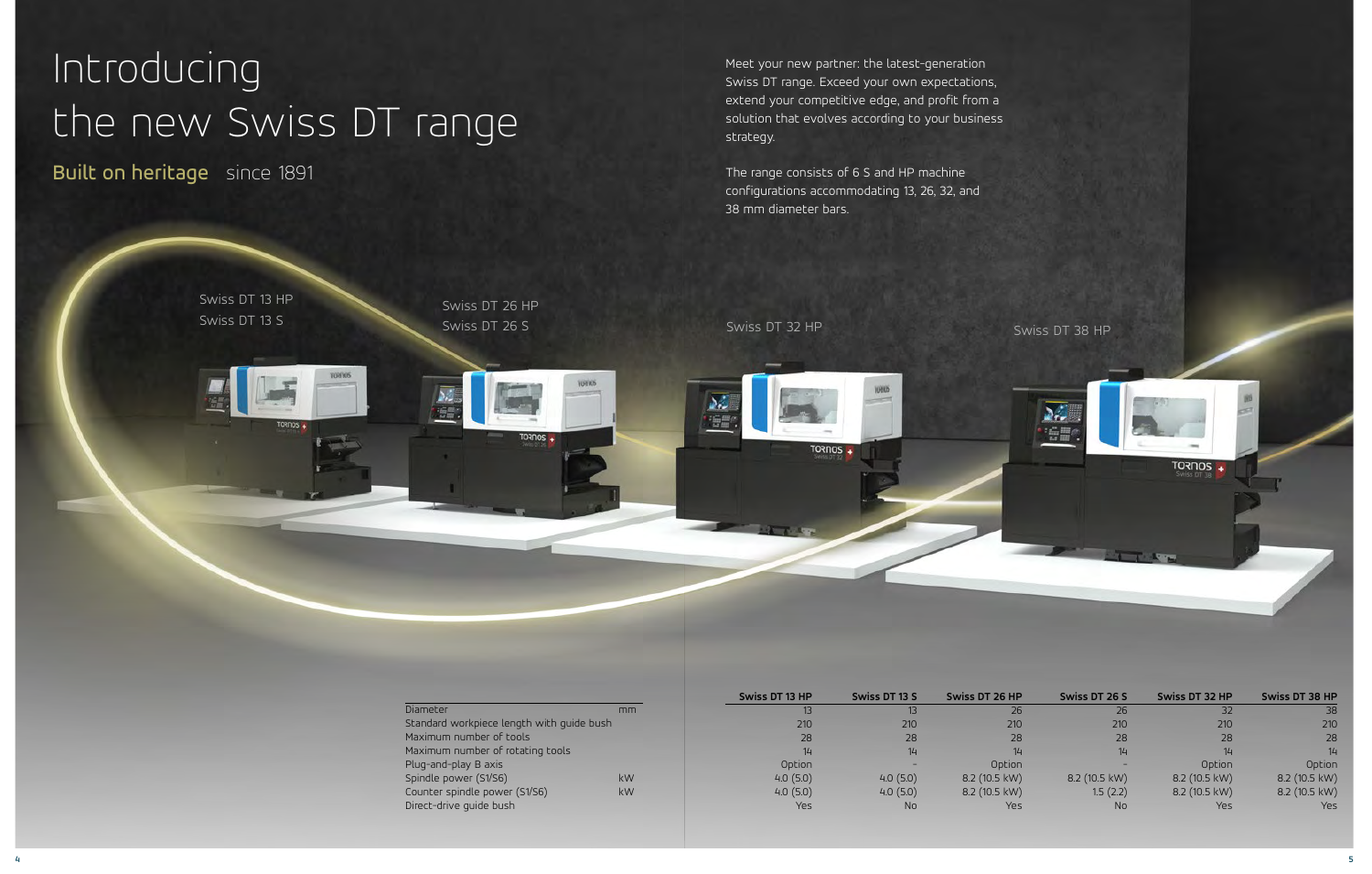**1**







### **Configuration 1**

- $\cdot$  5 turning tools (12 x 12 mm / 1/2 x 1/2 in)\*
- 5 ESX20 drilling/milling spindles
- Support block for 4 fixed tools
- or support block for 5 fixed tools
- Up to 5 tools in counter-operation

- $\cdot$  5 turning tools (12 x 12 mm / 1/2 x 1/2 in)\*
- 4 ESX20 drilling/milling spindles
- 1 triple drilling/milling unit
- Support block for 4 fixed tools
- Up to 5 tools in counter-operation

### **Configuration 2**

## **Increase your flexibility tenfold**

- $\cdot$  5 turning tools (12 x 12 mm / 1/2 x 1/2 in)\*
- 4 ESX20 drilling/milling spindles
- 1 triple angular drilling/milling unit
- Up to 5 tools in counter-operation

5 turning tools\*

5 ESX20 drilling/ milling spindles Support block for 4 fixed tools





- $\cdot$  5 turning tools (12 x 12 mm / 1/2 x 1/2 in)\*
- 6 ESX20 drilling/milling spindles or 4 ESX20 drilling/milling spindles and 1 high torque rotating drilling/milling spindle (ESX20 + ESX11)
- Up to 5 tools in counter-operation

# Configure Facing difficult material?<br>Pacing difficult material?



5 turning tools\*



Up to 5 tools

4 ESX20 drilling/ milling spindles Support block for 4 fixed tools

> *\** Optional, and with the removal of one ESX20 drilling/milling spindle, the machine can be configured with six turning tool holders 12 x 12 mm / 1/2 x 1/2 in or five turning tool holders (16 x 16 mm / 5/8 x 5/8 in).

1 triple drilling/ milling unit



### **Configuration 4**

### **Configuration 3**



Up to 5 tools 1 triple angular

Try out our high torque rotating drilling/milling spindle (ref. 500-1644) with double the torque available!

drilling/milling unit

5 turning tools\* 6 ESX20 drilling/milling spindles

Up to 5 tools

High-torque rotating drilling/milling spindle



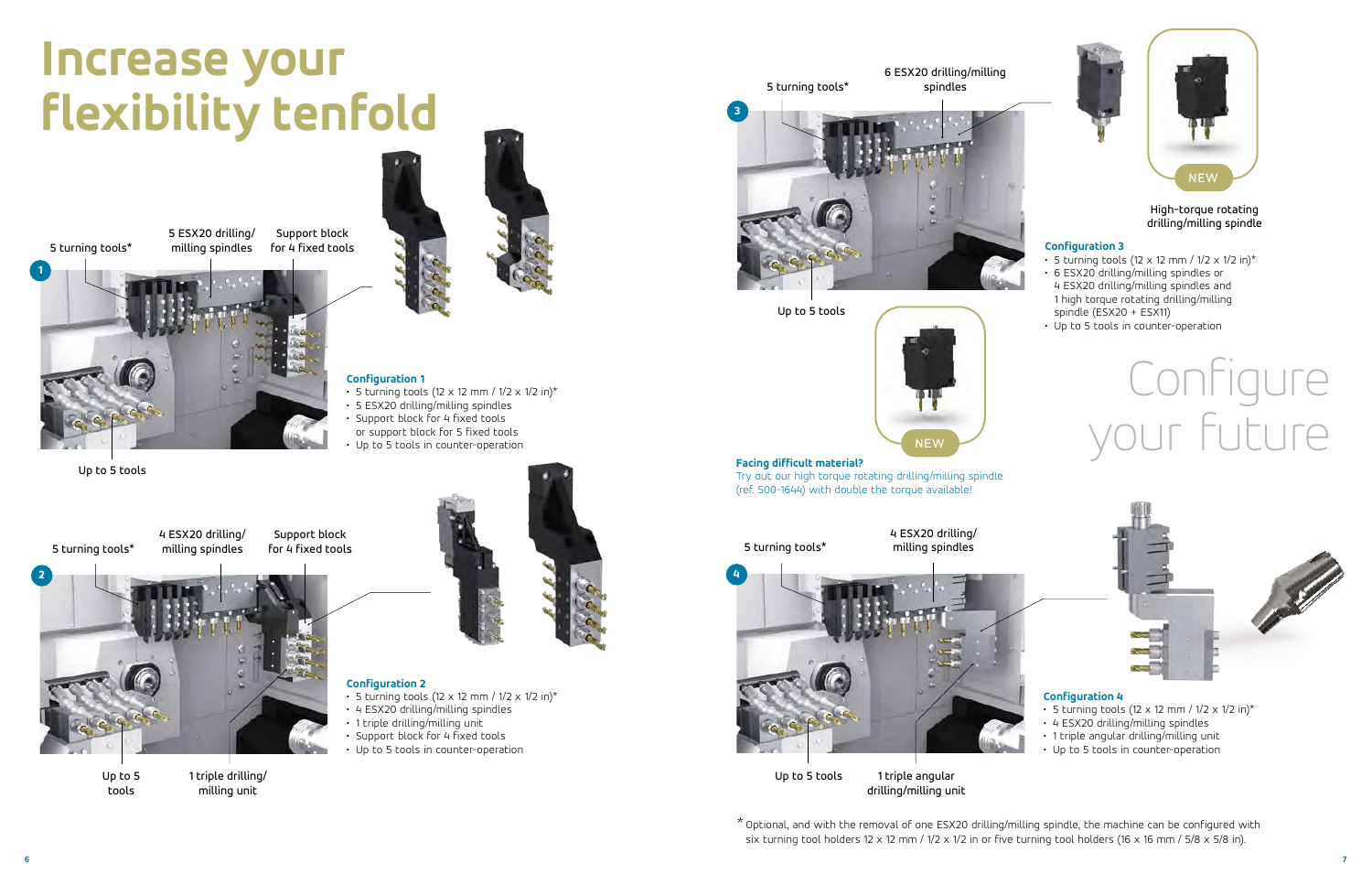**5**





### **Configuration 7**

- $\cdot$  5 turning tools (12 x 12 mm / 1/2 x 1/2 in)\*
- 4 ESX20 drilling/milling spindles
- Polygon milling unit
- Up to 5 tools in counter-operation



 $\cdot$  5 turning tools (12 x 12 mm / 1/2 x 1/2 in)\*

A CONTROLLER COMPANY

- 5 turning tools (12 x 12 mm /  $1/2 \times 1/2$  in)\*
- 3 ESX20 drilling/milling spindles
- Gear-hobbing unit
- Up to 5 tools in counter-operation



- 4 ESX20 drilling/milling spindles
- Thread-whirling unit
- Up to 5 tools in counter-operation



### **Configuration 6**

 $^\star$  Optional, and with the removal of one ESX20 drilling/ milling spindle, the machine can be configured with 6 turning tool holders 12  $\times$  12 mm / 1/2  $\times$  1/2 in or 5 turning tool holders (16 x 16 mm / 5/8 x 5/8 in).

Number of rotating tool positions (main operation / counter-operation) 3 / 3 (4 / 4 option) High-frequency spindle 1 (option) Rotating tool speed of rotation rpm rpm 8,000 Rotating tool power kW/hp kW/hp 1.0 / 1.33 Max drilling diameter mm/in Ø5.2 / Ø0.20 Max tapping diameter M3X0.5

4 ESX20 drilling/milling spindles

Polygon milling unit

3 ESX20 drilling/ milling spindles

- $\cdot$  5 turning tools (12 x 12 mm / 1/2 x 1/2 in)
- 2 ESX20 drilling/milling spindles
- Support block for 4 fixed tools
- Up to 5 tools in counter-operation
- Plug and play B-axis, with 2x3 ESX11 drilling/milling spindles + 1 additional drilling/milling spindle for B axis, ESX8 or 1 high-frequency spindle

Gear-hobbing unit

4 ESX20 drilling/ milling spindles



Thread-whirling unit

5 turning tools\*

5 turning tools\*



Up to 5 tools

Up to 5 tools

Up to 5 tools





### **Plug and play B-axis**

### **Configuration 9**

### **Configuration 8**

- 5 turning tools (12 x 12 mm / 1/2 x 1/2 in)
- 3 ESX20 drilling/milling spindles
- Up to 5 tools in counter-operation
- Plug and play B-axis, with 2x3 ESX11 drilling/ milling spindles + 1 additional drilling/milling spindle for B axis, ESX8 or 1 high-frequency spindle

## Plug-and-play B axis

Up to 5 tools

Plug-and-play B axis, with 2x3 ESX11 drilling/milling spindles + 1 additional drilling/milling spindle for B-axis, ESX8 or 1 high-frequency spindle

2 ESX20 drilling/

milling spindles

Up to 5 tools

Plug-and-play B axis, with 2x3 ESX11 drilling/milling spindles + 1 additional drilling/milling spindle for B axis, ESX8 or 1 high-frequency spindle



3 ESX20 drilling/



5 turning tools\*



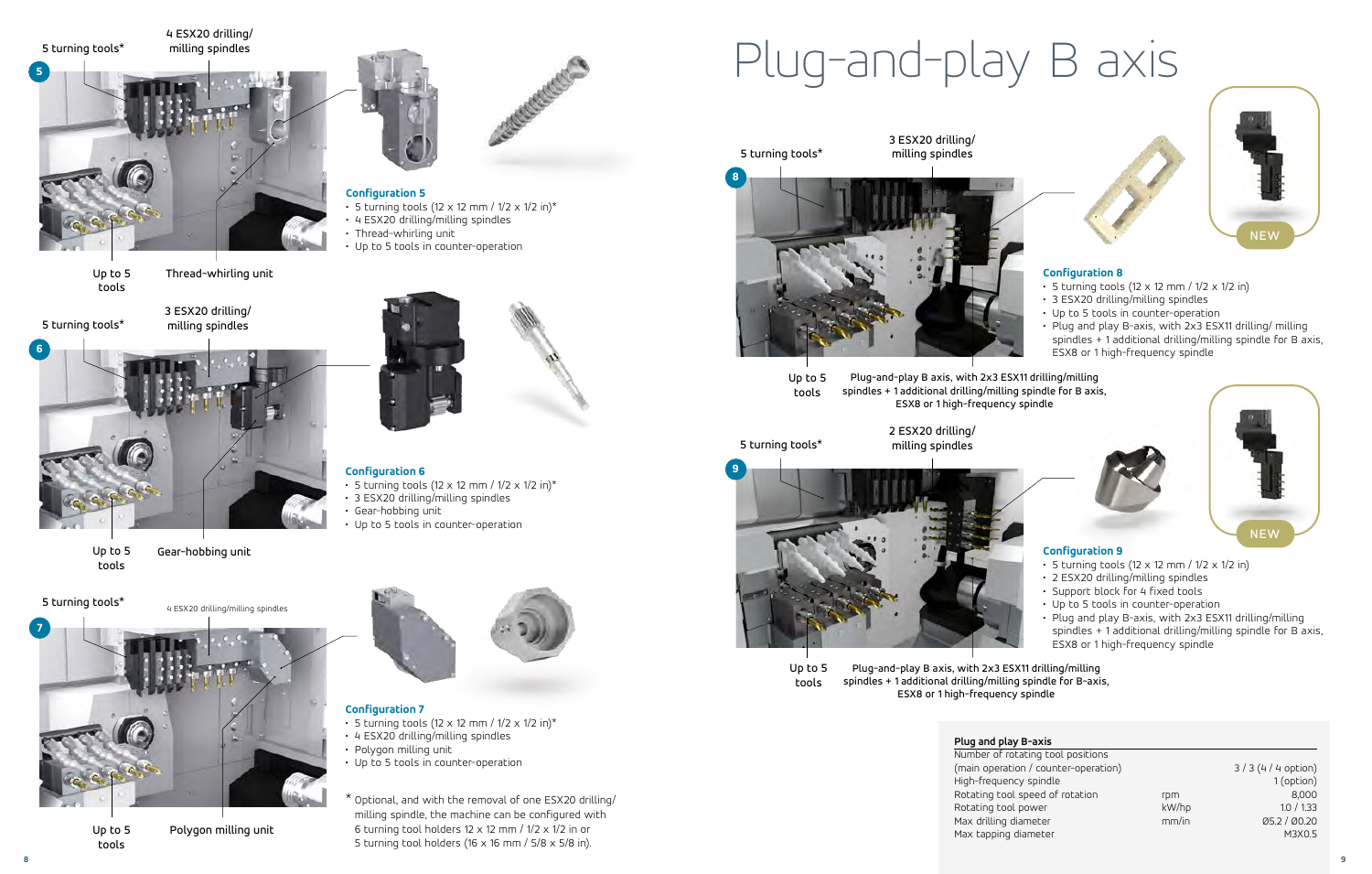The most rigid machine base in its class







### **High-frequency spindles**

*High-frequency spindles, with rotation speeds of up to 60,000 rpm, enable the Swiss DT 26 to perform drilling milling and sliing as well as eccentric drilling. Spindles can be installed in main operation and counter-operation in many variants.*

*Long parts? Extract parts up to 500 mm, thanks to* 



### **Built-in part extraction** *our optional long parts extraction system!*

### **High-pressure pump**

*Benefit from a high-pressure-ready machine, and defeat the most difficult challenges with the Swiss DT 26! Whether you need a significant amount of coolant to "clean" the machining area, or more direct high-pressure coolant for thread whirling or high-pressure drilling, Tornos offers a range of pumps tailored to your requirements.*

### **B axis**

*The B axis extends the Swiss DT 26's capabilities substantially, allowing it to tackle almost any part. This modular position can incorporate either a 4th rotating drilling station or a high frequency spindle.*

### **Active Chip Breaker Plus (ACB Plus)**

*Extremely easy to use and can be actuated by just inserting a G code in the program. Various parameters can be used to change the oscillation amplitude and frequency to achieve a fine adjustment based on the specific workpiece requirements and thus avoid snarl chips.*

# Options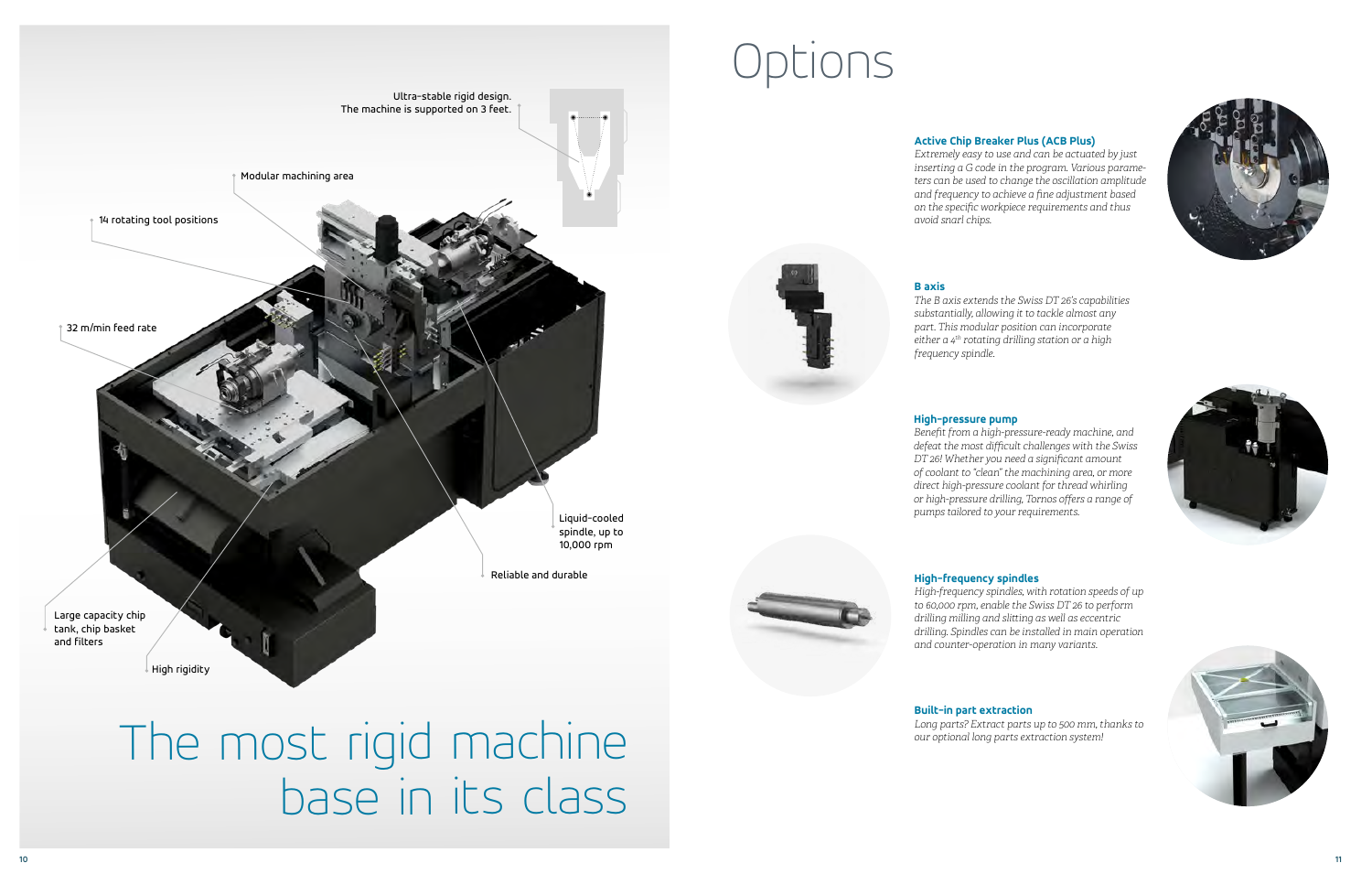*Able to manage up to 3 channels, the ISO editor automatically synchronizes the code between the channels. Programming your machine becomes very easy. You can see in real time the tool displacement and the cycle time of each operation. Furthermore you can easily optimize your program thanks to the patented Gant diagram* 

### **Selecting your tools**

*The TISIS database contains all of the tool resources ; for example chisel holder plates, thread whirling tools, polygon tools or milling tools are all integrated. TISIS manages incompatibilities between the various tools and the user is guided intuitively.*



## TISIS: Communicate with your machine

*Transfer virtual programs to your bank of machines. Modify the program on the machine and transfer it again to your computer, maintaining full* 

*Monitor your machine inventory in detail. See the status of the machines in the workshop and an overview of current production ; the workpiece counter, remaining production time and the name and drawing of the workpiece are available at any time.*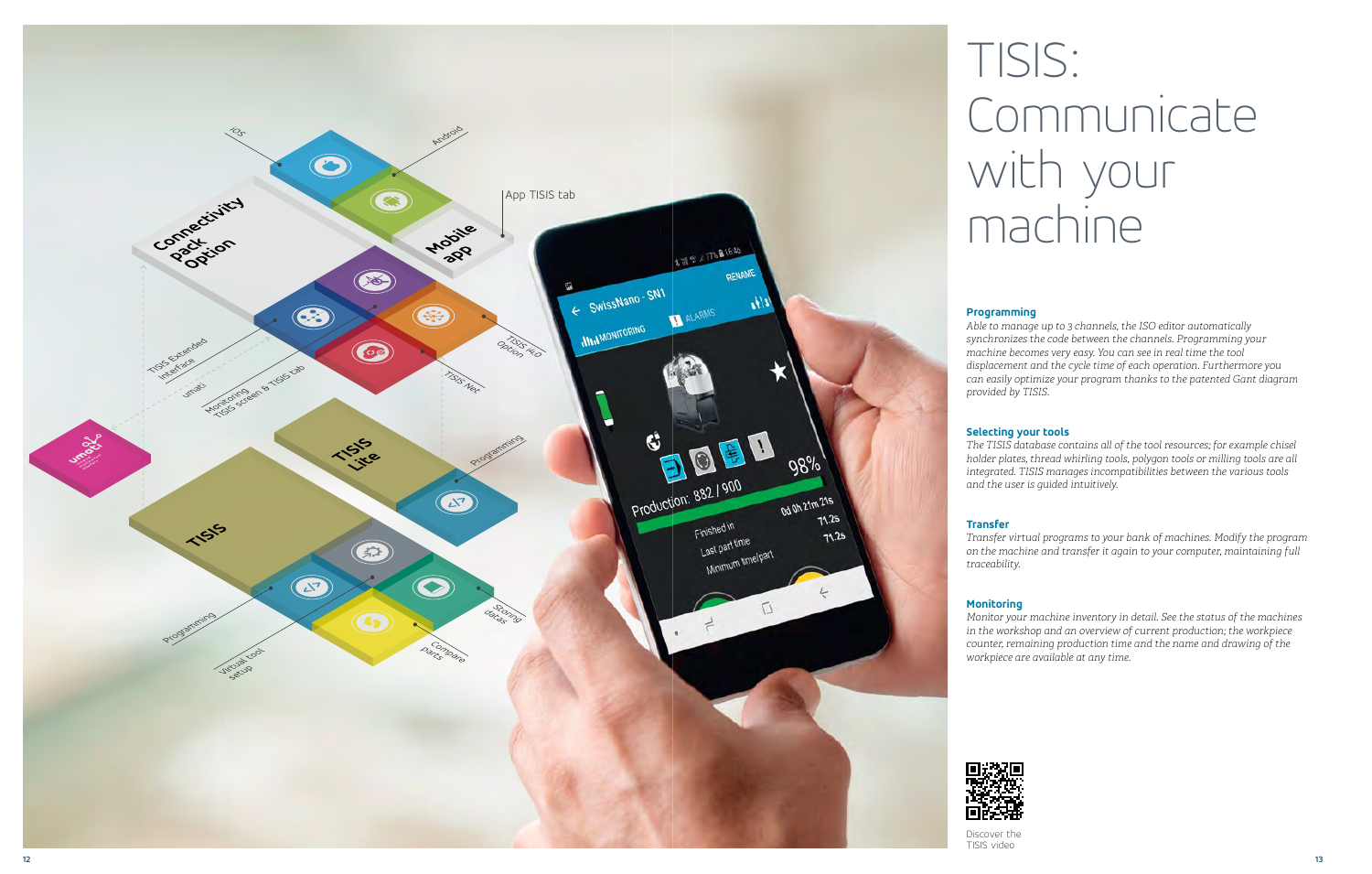## Specifications

| Main spindle                                                 |              | Swiss DT 13 HP               | Swiss DT 13 S                     | Swiss DT 26 HP                                                              | Swiss DT 26 S              | Swiss DT 32 HP             | Swiss DT 38 HP                         |
|--------------------------------------------------------------|--------------|------------------------------|-----------------------------------|-----------------------------------------------------------------------------|----------------------------|----------------------------|----------------------------------------|
| Max bar diameter                                             | mm/in        | 13/1/2                       | 13/1/2                            | 25.4/1                                                                      | 25.4/1                     | 32/11/4                    | 38 / 11/2 (w.o GB) / 32 / 11/4 (w. GB) |
| Standard workpiece length with guide bush                    | mm/in        | 185 / 7.28                   | 180 / 7.08                        | 225 / 8.85                                                                  | 220 / 8.66                 | 250 / 9.84                 | 250 / 9.84                             |
| Standard workpiece length bushless                           | mm/in        | 30 / 1.18                    | 30 / 1.18                         | 55 / 2.16                                                                   | 55 / 2.16                  | 80 / 3.15                  | 80 / 3.15                              |
| Spindle rotation speed                                       | rpm          | 15,000                       | 13,000 (IKO GB) / 15,000 (w.o GB) | 0-10,000                                                                    | 0-10,000                   | $0 - 8,000$                | $0 - 7,000$                            |
| Spindle power (SVS6)                                         | kW/hp        | 4.0 (5.0) / 5.36 (6.70)      | 4.0 (5.0) / 5.36 (6.70)           | 8.2 (10.5) / 10.99 (14.08)                                                  | 8.2 (10.5) / 10.99 (14.08) | 8.2 (10.5) / 10.99 (14.08) | 8.2 (10.5) / 10.99 (14.08)             |
| Main-operation                                               |              |                              |                                   |                                                                             |                            |                            |                                        |
| Max number of turning tools                                  |              | 6 (12x12 / 1/2) / 9 (8x8 mm) | 6 (12x12 / 1/2) / 9 (8x8 mm)      | 6 (12x12mm / 1/2) / 5 (16x16mm tools) 6 (12x12mm tools) / 5 (16x16mm tools) |                            | 5 (16x16mm tools)          | 5 (16x16mm tools)                      |
| Number of frontal tools (main-operation / counter-operation) |              | 4/4 (5/5 option)             | 4/4 (5/5 option)                  | 4/4 (5/5 option)                                                            | 4/4 (5/5 option)           | 4/4 (5/5 option)           | 4/4 (5/5 option)                       |
| Max front drilling diameter                                  | mm/in        | 010 / 3/8                    | 07 / 0.276                        | 012/1/2                                                                     | 010 / 0.393                | 012 / 0.472                | 012 / 0.472                            |
| Max front tapping diameter                                   |              | M6xP1.0                      | M6xP1.0                           | M10xP1.5                                                                    | M10xP1.5                   | M10xP1.5                   | M10xP1.5                               |
| Cross drilling / milling tools                               |              | 6 (ESX20/ESX11)              | 6 (ESX20/ESX11)                   | 6 (ESX20)                                                                   | 6 (ESX20)                  | 6 (ESX20)                  | 6 (ESX20)                              |
| Max rotating tool speed                                      | rpm          | 8,000                        | 8,000                             | 6,000                                                                       | 6,000                      | 6,000 / 3,800 (ESX25)      | 6,000 / 3,800 (ESX25)                  |
| Rotating tool power                                          | kW/hp        | 1/134                        | 1/134                             | 1/134                                                                       | 1/134                      | 2.2 / 2.95                 | 2.2 / 2.95                             |
| Max front drilling diameter rotating tools                   | mm/in        | 06 / 0.23                    | 06 / 0.23                         | 06/010 / 0.23-0.39                                                          | 06/010 / 0.23-0.39         | 010 / 0.39                 | 010 / 0.39                             |
| Max front tapping diameter rotating tools                    |              | M5xP0.8                      | M5xP0.8                           | M5xP0.8/M6xP1.0                                                             | M5xP0.8/M6xP1.0            | M8xP1.25                   | M8xP12                                 |
|                                                              |              |                              |                                   |                                                                             |                            |                            |                                        |
| Plug and play B-axis                                         |              |                              |                                   |                                                                             |                            |                            |                                        |
| Number of rotating tool positions                            |              |                              |                                   |                                                                             |                            |                            |                                        |
| (main operation / counter-operation)                         |              | 2x3 / 2X4 (option)           |                                   | 2x3 / 2X4 (option)                                                          |                            | 2x3 / 2X4 (option)         | 2x3 / 2X4 (option)                     |
| High-frequency spindle                                       |              | 1 (option)                   |                                   | 1 (option)                                                                  | $\sim$                     | 1 (option)                 | 1 (option)                             |
| Rotating tool speed of rotation                              | rpm          | 8,000                        | $\sim$                            | 8,000                                                                       | $\sim$                     | 8,000                      | 8,000                                  |
| Rotating tool power                                          | kW/hp        | 10/133                       | $\sim$                            | 10/133                                                                      | $\sim$                     | 10/133                     | 10 / 133                               |
| Max drilling diameter                                        | mm/in        | 05.2 / 00.20                 |                                   | 05.2 / 00.20                                                                | $\sim$                     | 05.2 / 00.20               | 05.2 / 00.20                           |
| Max tapping diameter                                         |              | M3x0.5                       | $\sim$                            | M3x0.5                                                                      | $\sim$                     | M3X0.5                     | M3X0.5                                 |
| Counter spindle                                              |              |                              |                                   |                                                                             |                            |                            |                                        |
| Max bar diameter                                             | mm/in        | 13/1/2                       | 13/1/2                            | 25.4/1                                                                      | 25.4/1                     | 32/125                     | 38 / 1.50                              |
| Max insertion length of workpiece                            |              |                              |                                   |                                                                             |                            |                            |                                        |
| into counter spindle                                         | mm/in        | 100 / 3.93                   | 80 / 3.15                         | 100 / 3.93                                                                  | 90 / 3.54                  | 90 / 3.54                  | 90 / 3.54                              |
| Max standard length of workpiece                             | mm/in        | 120 / 4.72                   | 90 / 3.54                         | 120 / 4.72                                                                  | 110 / 4.33                 | 110 / 4.33                 | 110 / 4.33                             |
| Spindle rotation speed                                       | rpm          | 0-15,000                     | 0-15,000                          | 0-10,000                                                                    | 0-8,000                    | $0 - 8,000$                | $0 - 7,000$                            |
| Spindle power (SVS6)                                         | kW/hp        | 4.0 (5.0) / 5.36 (6.70)      | 4.0 (5.0) / 5.36 (6.70)           | 8.2 (10.5) / 10.99 (14.08)                                                  | 1.5 (2.2) / 2.01 (2.95)    | 8.2 (10.5) / 10.99 (14.08) | 8.2 (10.5) / 10.99 (14.08)             |
| Max drilling diameter for the counter spindle                | mm/in        | 010 / 3/8                    | 07 / 0.276                        | 012/1/2                                                                     | 08 / 0.315                 | 012 / 0.472                | 012 / 0.472                            |
| Max tapping diameter for the counter spindle                 | mm/in        | M6 x P1.0                    | M6xP1.0                           | M10xP1.5                                                                    | M6xP1.0                    | M10xP1.5                   | M10xP15                                |
| Counter-operation                                            |              |                              |                                   |                                                                             |                            |                            |                                        |
| Max number of tool positions                                 |              | 5                            | 5                                 | 5                                                                           | 5                          | 5                          | 5                                      |
| Positions for rotating tools                                 |              | 4                            | 4                                 | 4                                                                           | 4                          | 4                          |                                        |
| Max front drilling diameter for rotating tools               | mm/in        | 06 / 0.23                    | 06 / 0.23                         | 06 / 0.23-0.39                                                              | 06 / 0.23-0.39             | 06 / 0.23-0.39             | 06 / 0.23-0.39                         |
| Max tapping diameter for rotating tools                      | mm/in        | M5xP0.8                      | M5xP0.8                           | M5xP0.8/M6xP1.0                                                             | M5xP0.8/M6xP1.0            | M5xP0.8/M6xP10             | M5xP0.8/M6xP10                         |
| Max rotating tool speed                                      |              | 7,200                        | 10,000                            | 7,200                                                                       | 7,500                      | 7,500                      | 7,500                                  |
| Rotating tool power                                          | rpm<br>kW/hp | 1/134                        | 1/1.34                            | 1/134                                                                       | 1/134                      | 1/134                      | 1/134                                  |
|                                                              |              | 29                           | 28                                | 29                                                                          | 29                         | 28                         | 28                                     |
| Total number of tools                                        |              |                              |                                   |                                                                             |                            |                            |                                        |
| Max. rapid feed rate                                         | m/min        | 32 (X1:30)                   | 32 (X1:30)                        | 32 (X1:30)                                                                  | 32 (X1:30)                 | 32 (X1:30)                 | 32 (X1:30)                             |
| General specifications                                       |              |                              |                                   |                                                                             |                            |                            |                                        |
| Max length                                                   | mm/in        | 2,230 / 87.79                | 2,230 / 87.79                     | 2,230 / 87.79                                                               | 2,230 / 87.79              | 2,560 / 100.79             | 2,560 / 100.79                         |
| Max width                                                    | mm/in        | 1,250 / 49.21                | 1,088 / 42.83                     | 1,250 / 49.21                                                               | 1,088 / 42.83              | 1,285 / 50.59              | 1,285 / 50.59                          |
| Height                                                       | mm/in        | 1,730 / 68.11                | 1,730 / 68.11                     | 1,730 / 68.11                                                               | 1,730 / 68.11              | 2,080 / 81.89              | 2,080 / 81.89                          |
| Weight                                                       | kg           | 2,600                        | 2,400                             | 2,710                                                                       | 2,400                      | 2,510                      | 2,510                                  |
| Cutting oil tank capacity                                    | <b>Vgal</b>  | 200 / 52.8                   | 210/55.47                         | 200 / 52.8                                                                  | 210/55.47                  | 210/55.47                  | 210/55.47                              |
| Installed power                                              | kVA          | 26                           | 16                                | 26                                                                          | 18                         | 20                         | 20                                     |